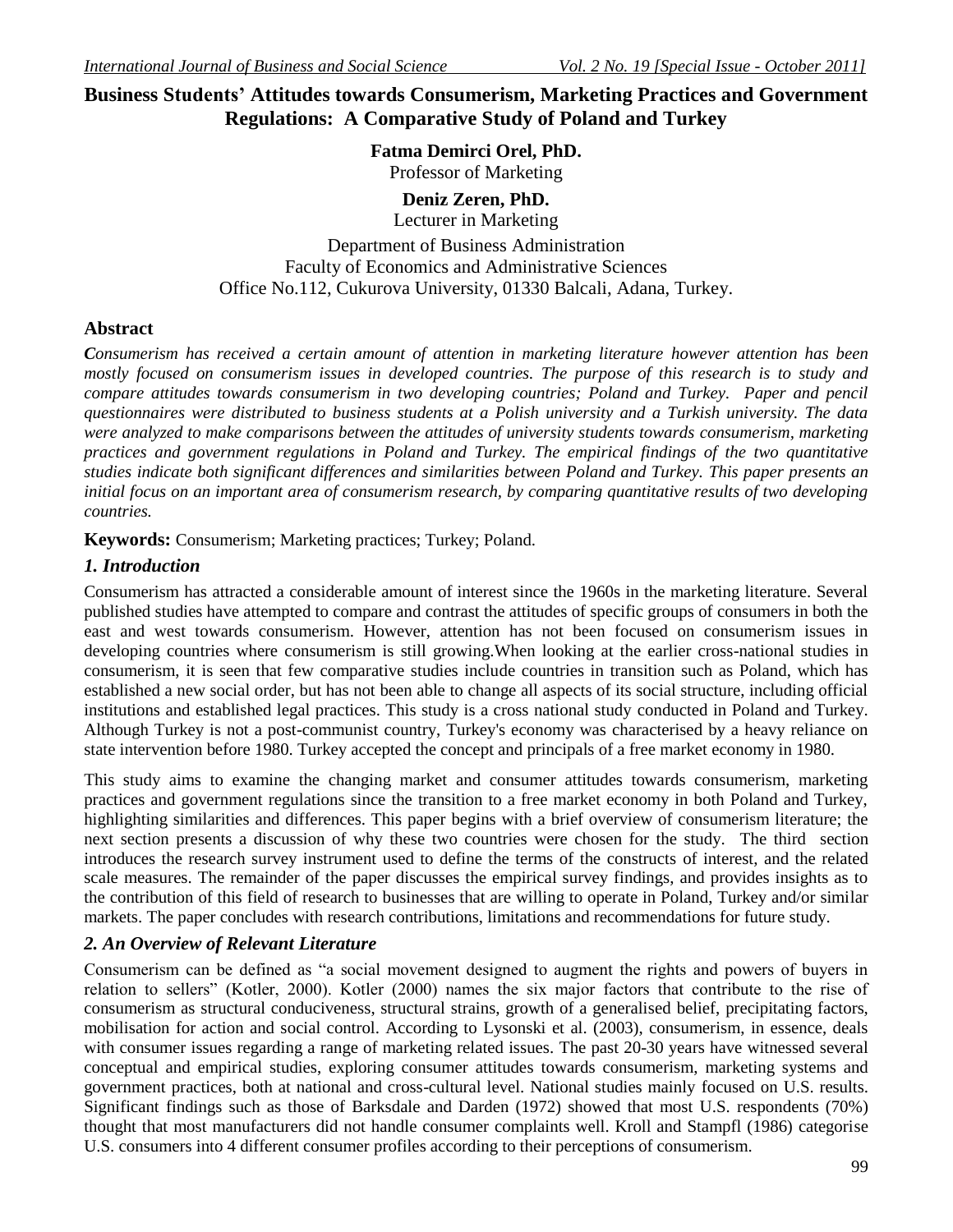As consumerism research progressed, attention mainly focused on empirical, cross-cultural or cross-national studies. Most of these studies focused on comparing different countries" results with the results gathered from U.S. samples (Arndt et al., 1980; French et al., 1982; Barksdale et al., 1982; Klein, 1982; Wee and Chan, 1989; Lyonski and Zotos, 1989). Another research stream includes studies comparing the results of non-American countries with each other (Darley and Johnson,1993; Chan et al.,1990). Darley and Johnson (1993), in their empirical research, compare Singapore, India, Nigeria and Kenya on the basis of attitudes towards consumerism. Despite slight differences between countries, they found that all consumers have negative attitudes towards consumerism. Chan et al. (1990), in their research comparing consumer attitudes in Australia and Hong Kong, state that consumers in Hong Kong have more negative attitudes towards consumerism than Australian consumers.

Kaynak (1985) and Thorelli (1982), point out that very little attention has been devoted to consumerism in developing or less-developed countries. Varadarajan and Thirunarayana (1990) found that Indian consumers have a negative attitude towards consumerism and that they supported government regulations. Uray and Menguc (1996) stated that Turkish consumers have a negative attitude towards consumerism issues in general. Bhunian et al. (2001) suggest that young consumers with a business education background have a more positive attitude towards consumerism than other participants. In another study conducted in Saudi Arabia, Assad (2007) found that consumerism was diffused throughout society because of the influence of local and global factors. Lyonski et al. (2003) compared the results of 1986 and 2001 samples from New Zealand. They found that in 2001 consumers had become more consumer oriented and environmentally-conscious.

## *3. Why the comparison of Poland and Turkey?*

Since 1980, Turkey"s economy has undergone significant transformation. This period is known as "opening up" and economic policies are now based on export oriented industrialisation and liberalisation. The period since 1980 has seen a move away from a domestic demand orientated importing market to an export orientated market. At the same time, the Turkish economy has begun to integrate with world finance and commodity markets. Since 1990 in particular, Turkey has become an important country in terms of foreign capital investment.It is possible to identify this period as the time when the transition to the free market economy began; it is also the time that attempts were made to establish basic rules and regulations for this system. With reference to this, laws regarding fair competition were passed in 1994, and legislation for the protection of consumer rights was passed in 1995. As in Turkey, Poland also adopted the policy of economic liberalisation (a free market economy). Poland"s transition to a free market economy and its opening up began in 1989 and is still successfully being implemented. In real terms it has a high-spending consumer society and the largest growth rate among the OECD countries -

this increases Poland"s importance daily (Aluchna, 2007).

In addition to this, being a geographical bridge between Germany and the former Soviet Republics, and linking Eastern Europe to the West of Europe gives Poland a strategic importance. Due to this advantage, Poland has attracted foreign capital investment since the latter half of the 1990s. Polish society"s ever increasing purchasing power, along with the increased spending by Russians, Belarusians and Czech citizens has led to Poland having great market potential.Because of the need for basic rules for the free market economy system in Poland, and for fair competition and protection of consumer rights, laws came into force in 2000. Poland"s introduction of the European Community legal system has led to more comprehensive consumer protection along with tighter legal constraints.

The tribunal which is responsible for consumer rights in Turkey is part of the Ministry of Industry and Trade (www.sanayi.gov.tr); while in Poland, the institution which is responsible for consumer protection is called the "Competition and Consumer Protection Office", this office is a satellite of central administration and the Chair is appointed directly by the Prime Minister; however, the office remains independent (www.uokik.gov.pl). Products such as toys, food and cosmetics are covered by safety rules established by Polish law. The Act on General Product Safety of 12th December 2003, Journal of Laws No. 229 item 2275 is applied to other products. This act keeps the market free of goods that are not safe, and obliges the producer to meet certain requirements which include accurate product labelling, research, and the publication of information that enables customers to assess any harmful effects. In addition, if a producer later discovers that a product already on the market is unsafe; under this act they have a legal obligation to inform the appropriate authority.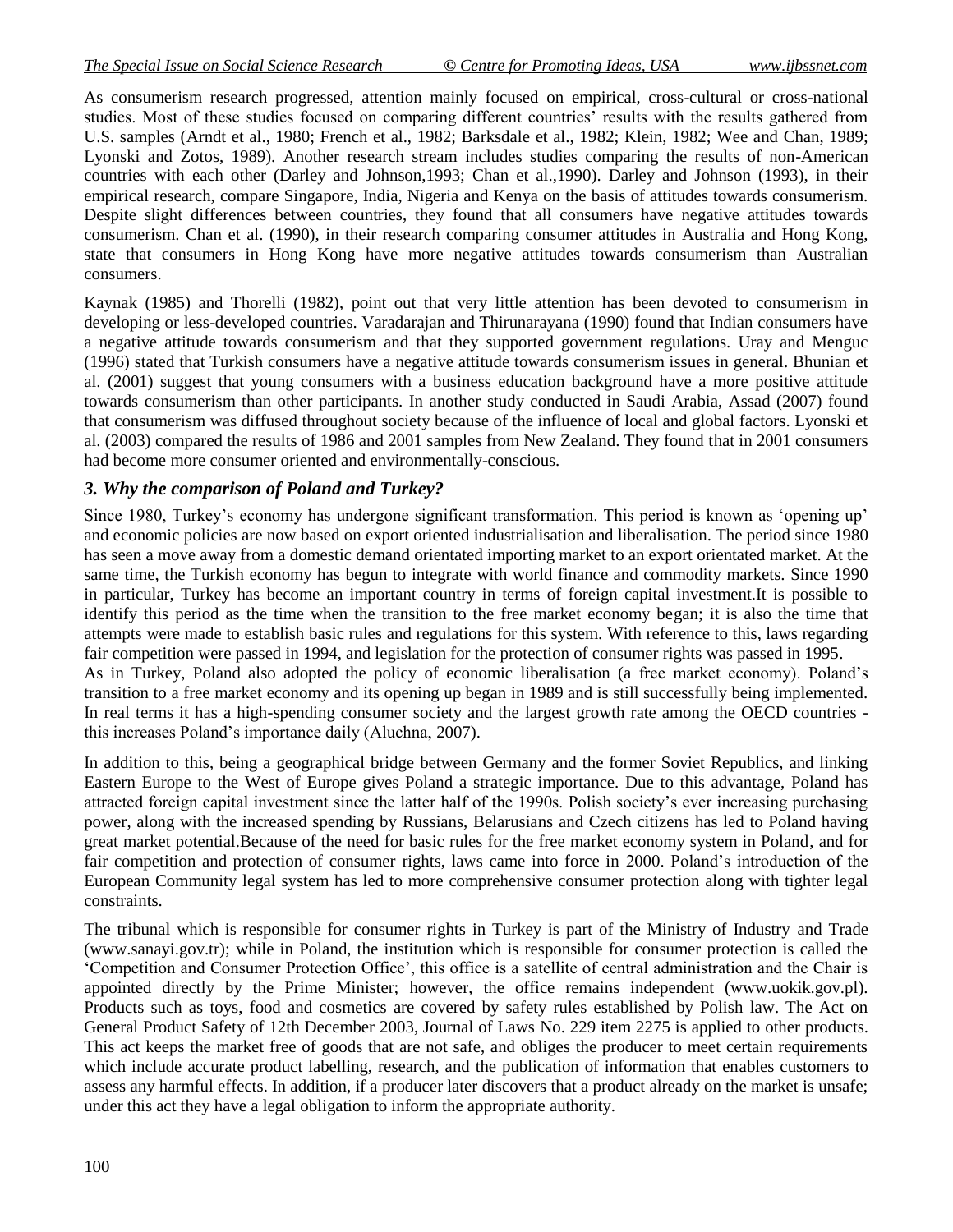The President of the Office of Competition and Consumer Protection has the authority to make producers recall any unsafe products from the market, to order investigations and rule on practices which contravene the rights of consumers, and to take action if a sale takes place which flouts laws or accepted practice (www.uokik.gov.pl/consumerprotection). Although the institutions for fair trade and consumer protection in the two countries have different structures, they both have the right to establish general consumer rights, administer sanctions and impose penalties. In addition to these institutions in Turkey and Poland, there are consumer protection associations (Non Governmental Organizations-NGOs) and consumer ombudsmen.

In addition to this growth in government intervention, when observing the actual market in Poland it is seen that consumerism resembles consumerism in the United States and Western Europe. American and Western stores have a presence in the current Polish market. The shelves in the stores are filled with a wide variety of goods (Nowak). The evolution of consumerism in Turkish market is similar to the Polish market. In Turkey, supermarkets from western countries such as France, the UK and Germany are present in the market. There are also department stores from the UK and boutiques from Spain and Sweden. In Poland, supermarkets from Germany, and small expensive boutiques are mixed in with Polish department stores. Young generations of Poles and Turks are particularly open to shopping with global retailers. In both countries, there are numerous open-air markets and local shops. They have more alternatives and can find goods quite easily. Also, consumers do not have to wait in long lines to purchase goods.

All of the above changes have led to businesses taking new views and having a different understanding of marketing practices in Poland and Turkey, while taking into account possible consumer dissatisfaction. In recent years, unfair practices towards consumers have been stopped not only by consumer protection laws, but also by the reflective practices of contemporary establishments as well as effective consumer organisations. Objections by consumer associations and some consumers against unfair market practices, and demands for resolution of the issues have generated public interest, while related businesses have been encouraged to find solutions, and relevant state institutions have begun to take action. Therefore, businesses have increasingly begun to show interest in consumer rights and the protection of these rights. It can be seen that in particular, objections made by consumers have had a major effect on and a critical role in the way marketing is perceived and conducted by some businesses.

## *4. Research Methodology*

As noted earlier, this research focuses on an understanding achieved through the analysis of empirical survey data that compare the attitudes of consumers in two developing countries (Poland and Turkey), and consumerism is evaluated accordingly.

## **4.1. Sampling Design**

A convenience sample of university students was targeted in both countries. The two samples were matched in a number of areas although it is not possible to fully match two samples (Douglas and Craig, 1983). Both samples had no significant age or gender differences. Both samples consisted of students enrolled on a business administration degree programme at their respective universities. This means they would have better understanding of both the concept of consumerism and the questionnaires.

## **4.2. Questionnaire Design and Administration**

Data were collected using a uniform and structured questionnaire for both Poland and Turkey. The research instrument used to measure consumer attitudes toward marketing and consumerism in this research was originally developed by Barksdale and Darden (1972). The same instrument was used in several replication studies (Barksdale et.al., 1976; Barksdale and Perreault, 1980; Barksdale et al., 1982; French et al., 1982; Varadarajan and Thirunarayana, 1990; Darley and Johnson, 1993; Varadarajan et al., 1994; Lyonski et al., 2003). Using an existing measurement instrument that has been extensively field tested was viewed as preferable to developing a new instrument. A slightly modified version of the questionnaire consisted of 40 "Likert-type" statements. The participants were asked to rate each item on a 1-5 Likert scale, with 5 being "strongly agree" and 1, "strongly disagree". There was also a guiding principle that a score of 3 represented a "neither agree nor disagree". Items included in the research instrument were related to seven areas of consumer perceptions as follows: (1) Business philosophy; (2) Product quality; (3) Advertising; (4) Prices and price control; (5) Other marketing activities; (6) Consumer problems and responsibilities; (7) Consumerism; (8) Government regulation. In the second part of the questionnaire demographic data were collected.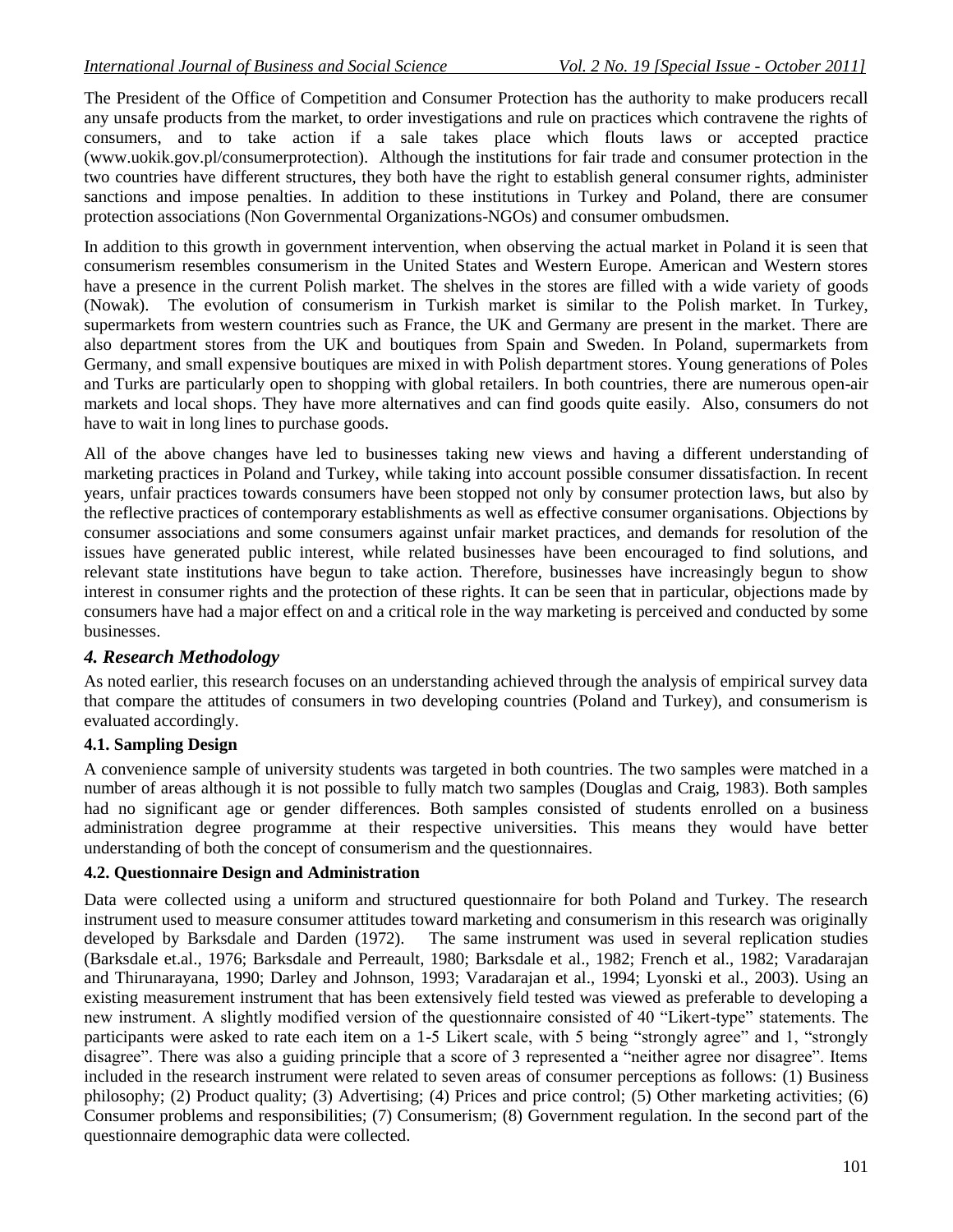The survey was a paper and pencil questionnaire. Students from both Turkish and Polish universities were provided with English language surveys, thus translation bias was eliminated. Both the Polish surveys and the Turkish surveys were administered by the author. The Turkish surveys were collected from students at the authors' home university (Cukurova University); while the Polish surveys were collected at a business university located in the capital city of Warsaw during one of the author's field research studies (Lazarski University).

A total of 117 usable surveys for the Turkish sample, and 102 usable surveys from the Poland sample were retained for analysis. SPSS 18 software was used to run the analysis. The sample statistics, means and standard deviations for all theorised constructs are shown in Tables 2–9.

## *5. Findings*

Firstly, the differences between the two countries are investigated. The mean value of all variables (attitudes towards product quality, advertising, price and price control, government regulations, consumer orientations, consumer problems and responsibilities, consumerism and other marketing activities) for Poland and Turkey are compared. A t test was used to explore whether these differences in mean values for Poland and Turkey are significant. Apart from two variables - attitudes towards product quality' and 'attitudes towards consumer problem and responsibilities"- all variables seem to have differences in mean values for Poland and Turkey. For the t test, Levene"s test is employed to investigate whether group variances are equal or not. The results of Levene's test are as follows; the p value is calculated as more than 5% for all variables, and it is found that the two groups' variances are equal to a significance level of 5%. It must be added that the t test results were evaluated accordingly.

### **Insert table (1) about here**

As is shown in Table 1, there is no significant difference between Polish and Turkish respondents" attitudes towards product quality and attitudes towards consumer problems and responsibilities at a significance level of 5%. However, the perception of the various aspects of consumerism differed significantly by county for business philosophy, advertising, price and price control, other marketing activities, consumerism and government regulations at a significance level of 5%.

#### **5.1. Attitudes towards Business Philosophy**

There was a significant difference between the Polish sample and the Turkish sample with respect to business philosophy. As summarised in Table 2, respondents from both groups feel that manufacturers operate on the philosophy that that the consumer is always right, while Turkish participants indicated a greater level of agreement. While Turkish respondents feel that manufacturers seldom shirk their responsibility to the customers, Polish respondents have a sceptical attitude towards this statement.

#### **Insert table (2) about here**

Although both samples believe manufacturers are more interested in making profits than serving customers, they recognise that competition facilitates fair pricing for products.

## **5.2. Attitudes towards Product Quality**

Mean attitude scores toward product quality suggest two noteworthy findings. Firstly, there were no significant differences between the two samples which indicates a similarity in attitudes towards product quality. Secondly, both samples tend to agree that manufacturers make an effort to design products that fit consumer needs, and the quality of most products has improved. The degree of this agreement; however, is stronger for the Turkish sample than for the Polish sample.

#### **Insert table (3) about here**

According to the results of a survey by Barksdale et al. (1982), in some countries such as Israel and Norway, most consumers view improvements in product quality as more important than style changes. In this research, it was found that Polish respondents rate improvements in product quality more highly than Turkish respondents.

#### **5.3. Attitudes towards Advertising**

As reported in Table 4, Turkish respondents have a more favourable perception of the dependability of advertised products in comparison with unadvertised ones, than Polish respondents. Polish respondents view the dependability of advertised products with considerable scepticism. Turkish respondents believe that manufacturers" advertisements are reliable sources of information about product quality and performance, whereas Polish respondents neither agree nor disagree with this statement.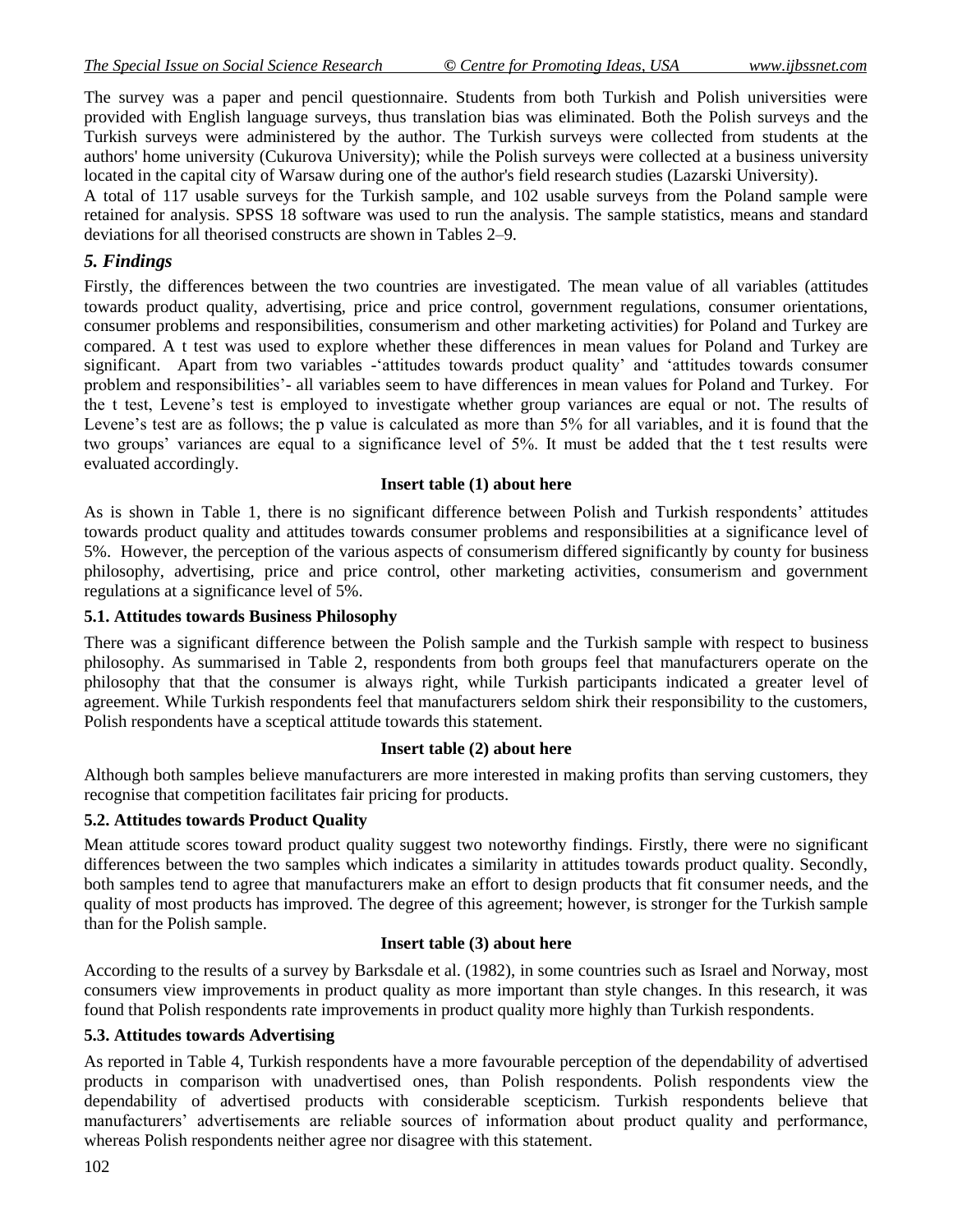Polish respondents do not believe that most product advertising is believable or that it presents a true picture of the product. Poles exhibited sceptical attitudes toward advertising in general.

#### **Insert table (4) about here**

#### **5.4. Attitudes towards Price and Price Control**

As shown in Table 5, both groups are sceptical about fair pricing policies. Both groups feel that the high prices of products compared with current wages and income levels are a fact of life in Turkey and Poland. The Turkish sample feels that government regulations are effective means of keeping prices at a reasonable level, while Poles do not totally agree with this view.

### **Insert table (5) about here**

### **5.5. Attitudes towards Other Marketing Activities**

In Table 6, attitudes of respondents from both groups towards other marketing activities are compared. Turkish respondents have a higher level of agreement with all the statements except one. Both Polish and Turkish respondents are sceptical regarding the statement that the marketing system in their country operates more efficiently than those of other countries.

#### **Insert table (6) about here**

### **5.6. Attitudes towards Consumer Problems and Responsibilities**

In Table 7, the mean values for attitudes related to consumer problems and responsibilities are presented. The results in Table 7 clearly indicate that there are no significant differences between Turkey and Poland in terms of attitudes toward consumer problems and responsibilities. In a relative sense, both samples are not likely to agree that consumers are willing to pay higher prices for environmentally friendly products. In addition, the Turkish sample indicates that concern for the environment influences product choice to a greater extent than it does for the Polish sample. Turkish respondents disagree more than Polish respondents with the statement that consumer problems are less serious now than in the past.

## **Insert table (7) about here**

#### **5.7. Attitudes towards Consumerism**

Consumerism has evolved as a consumer movement in developed countries. In these countries firms tend to have greater responsibilities in serving society because of the constant pressure. However, the consumer movement has begun to evolve as a force in the Turkish market. This is quite evident from a previous longitudinal study on this subject (Demirci Orel and Zeren, 2009) as well as Turkish consumers' responses to statements on consumerism.

#### **Insert table (8) about here**

In this study, Turkish respondents also believe that consumerism is an important issue and it will be more important in the future, the Polish respondents were less likely to believe this. Both samples appeared to be positive about manufacturers being more sensitive now than they were in the past; however, Polish respondents do not feel that getting something fixed is easy when they have problems with the product. Polish respondents believed that organised consumer movements have not been an important factor in changing business practices and procedures, while Turkish participants indicated a lower level of agreement with this statement.

#### **5.8. Attitudes towards Government Regulations**

With respect to the government's role in protecting consumer interests, Turkish respondents appeared to be more positive than Polish respondents regarding government intervention. Turks believe that government should have more responsibility for regulating the advertising, sales and marketing activities of manufacturers, and should also perform independent tests of competing brands and publish the results. Both samples agree that government can establish minimum standards for product quality. Although both samples believe that self-regulation of business itself is preferable, participants from Turkey indicated a lower level of agreement with this statement.

#### **Insert table (9) about here**

# *6. Conclusions*

The results of this study indicate that Poles and Turks have some similar and some different perspectives of consumerism, marketing practices and government regulations.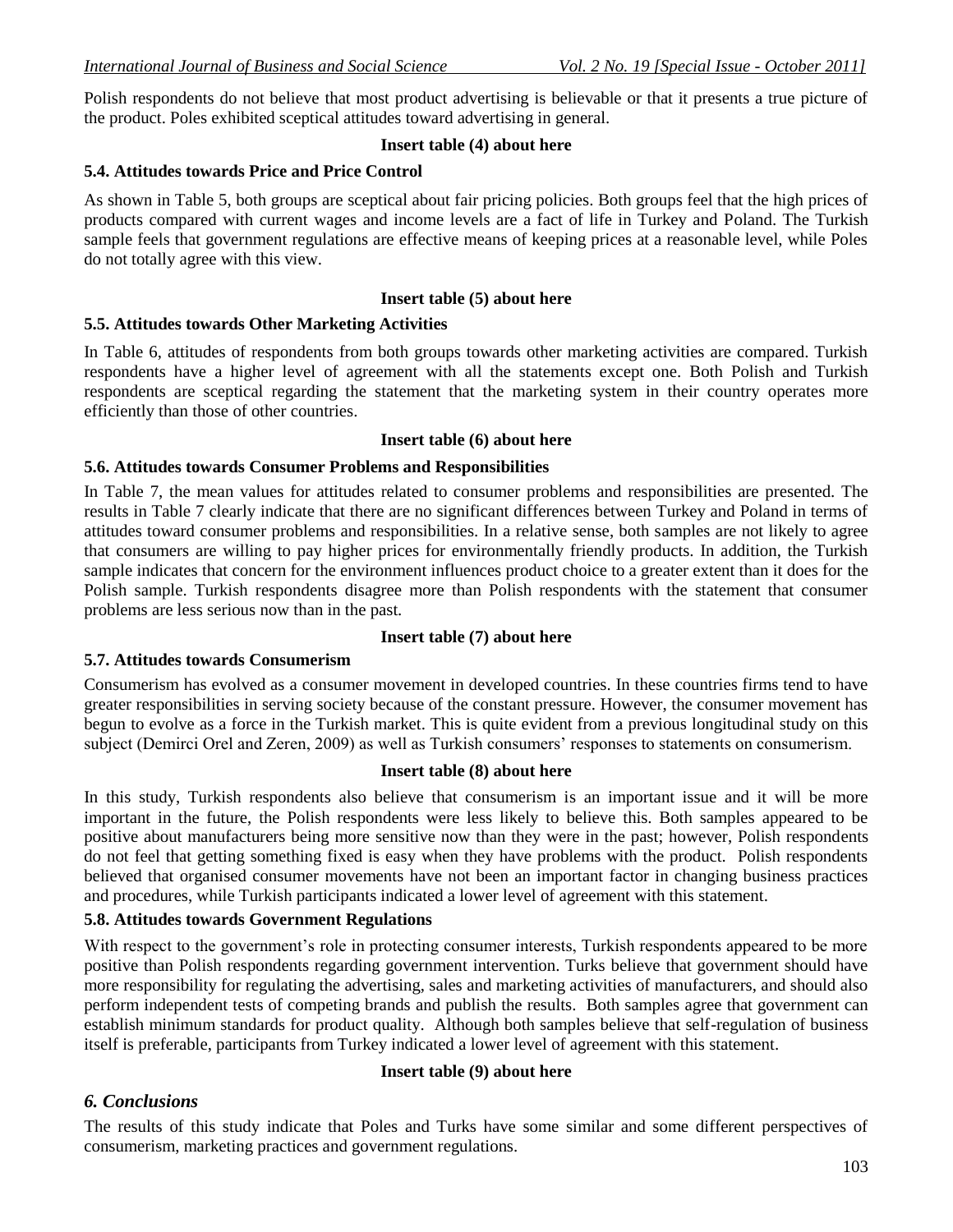It was found that there were no statistically significant differences between both samples" attitudes towards product quality and consumer problems and responsibilities. While both groups stated that the average consumer is not willing to pay higher prices for environmentally friendly products, Turkish respondents indicated agreement that concern for the environment influences product choices. On the other hand, Polish respondents have sceptical attitudes toward the effect of environmental concerns on product choices. These results illustrate that Turkish people who hold favourable attitudes toward environmentally friendly products, do not want to pay higher prices; while in Poland, participants seem to have less environmental awareness. There are also interesting differences between the two countries regarding other factors:

Respondents from Turkey feel that manufacturers operate on the philosophy that the consumer is always right. Polish respondents agree with this statement to a slightly different level. Such responses indicate respondents' belief that firms are becoming consumer oriented. The general pattern of responses from the Polish sample to questions about the operating philosophy of businesses reveals a moderate level of consumer scepticism.Poles exhibited sceptical attitudes toward advertising in general. Barksdale et al. (1982) note that regardless of nationality, most consumers do not believe that advertised products are more dependable than unadvertised ones. The results of the survey of Polish respondents seem to be consistent with the cross-national survey conducted by Barksdale et al. Many other studies − Barksdale and Darden (1972), Barksdale, Darden and Perreault (1976), Barksdale and Perreault (1980), Barker (1987), Varadarajan and Thirunarayana (1990) − indicate that consumers' perceptions of advertising continue to be negative or sceptical in different countries. Varadarajan and Thirunarayana (1990) explain that negative views about advertising seem to be a universal phenomenon. In this study; however, it was found that Turkish respondents view most advertisements as dependable, believable and reliable sources. In Turkey, before the 1980s, marketers were accustomed to setting the terms, while consumers did not have a voice. Consumers also used to believe that marketers and producers were misleading them. However, after the 1980s, and particularly after the developments in marketing in the 1990s, especially with the influence of television advertising; consumers began to feel more trust in producers and sellers.

They began to think that if a product could be advertised then the company must be powerful with significant capital, and that these kinds of company would not try to mislead their customers. The results of the survey reveal that the Turkish sample feels that government regulations are effective means of keeping prices at a reasonable level, while Poles do not totally agree with this view. According to the results reported in Tables 5 and 9, consumer attitudes towards prices and price control, and government regulations show that the participants from Turkey seem to be in favour of government regulations. It seems that when Turkish consumers are not satisfied with the business practices, they are in favour of government intervention on behalf of consumers. Poles seem to be less likely to favour government intervention. They do not want the Polish government to impose more controls on the marketplace. This may result from the old political characteristics of Poland. The centrally planned socialist system forced more government intervention in the business practices of firms. After the transformation, the people in Poland felt free in their social lives and do not want government intervention; so this could make them less favourable toward government regulation of business. On the other hand, it has been traditional for many years in Turkish society to view the government or state as a father figure; therefore, if businesses do not respond to consumer needs responsibly, Turks expect that government institutions will fulfil this regulatory role.

Turkish respondents believe that consumerism is an important issue and it will be more important in the future, more so than Polish respondents. Turks appear to have more positive attitudes towards consumerism. According to the other research findings, Poles; (1)feel that organised consumer movements have not been an important factor in changing business practices and procedure (2) feel that the problem of exploitation of consumers by businesses deserves more attention than it receives (3) appeared not to believe that getting something fixed is easy when they have problems with the product (4) Seem to be sceptical about the operating philosophy of businesses. These opinions expressed by Polish respondents do not reflect the stage of development of the consumer movement in that country. Kaynak (1986) has noted that consumerism cannot develop until consumers believe problems exist in the marketplace. In this study Poles were found to be sceptical or slightly negative in most of their attitudes towards marketing, consumerism applications of businesses and government regulations. This means that there is more anxiety and dissatisfaction among Polish respondents than Turkish respondents. It can be said that Poles believe that there are more marketing, regulatory and consumerism issues to be solved.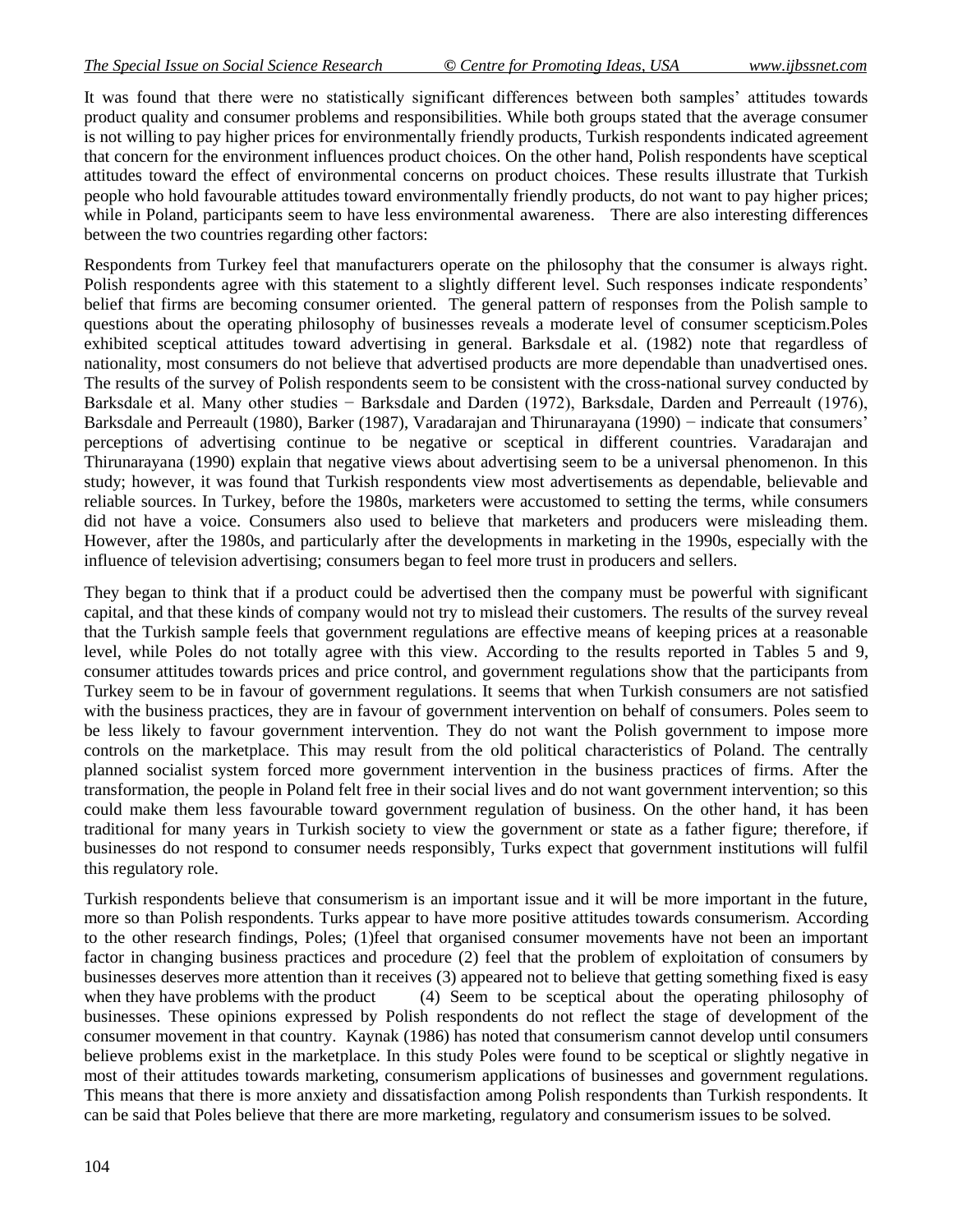To summarise, the results from this study indicate that in both Poland and Turkey, there have been significant changes in consumerism applications and consumer perceptions towards consumerism since earlier movements. Nonetheless, businesses must continue identifying and addressing any significant consumer complaints that may arise and proper solutions should be developed. If consumer benefit is the ultimate aim, awareness of consumerism should continue to develop in both countries.

### **6.1. Research Limitations and Future Directions**

The main limitation of the research is working with a student sample. There has been extensive debate as to the appropriacy of using university student samples in both academic and practitioner research (McKenzie, 2008). The most serious criticism associated with a sample of university students is the manner in which the findings can be generalised. This criticism is often dependent upon proper sampling processes using "real people" rather than students, particularly in consumer research (Calder et al., 1981; Wells, 1993; McKenzie, 2008). Phau and Cheong (2009) state that students as a sample are a suitable alternative for the purpose of modelling underlying behavioural processes. Churchill (1995) further states that student samples have relatively homogenous respondents which helps to control random sources of errors and reduces the potential for Type II error. Rotfeld (2003) indicates that the use of students as a study sample should not be interpreted as a limitation of a study. On the contrary, as McKenzie (2008) proposes, the reasons why they should be used need to be properly explained.

In this research it was thought important to study the attitude of young individuals with a scientific background as a particular segment of the population, firstly because both countries have young populations. Secondly, this considerable young population has the potential of influencing the future developments in this field. Furthermore, the fact that business students in both Poland and Turkey are familiar and comfortable with understanding and answering consumerism questions, was of great importance. Finally, the focus of this study was presenting comparisons of two relatively homogeneous groups in two countries in a field of increasing importance in terms of consumerism. Thus, it was decided that the university students" evaluations of attitudes towards consumerism, marketing practices and government regulations is highly appropriate and relevant for this type of research. However, future research could achieve different findings with another group of society. Another limitation of this study concerns the sampling. Convenience sampling was used in this study. Even though the sampling method adopted in this study contains limitations in terms of generalisation as compared to other probability methods of sampling, it was logically assumed that the sample represented a significant population for the study of consumerism. It is predicted that further research efforts are needed to examine attitudes towards consumerism before generalisations can be made.

## *References*

Aaker, D.A., 1978. *Consumption: Search for the Consumer Interest.* 3rd.ed. The Free Press: New York.

- Aluchna, M., 2007. Transition in Poland: Economic Success and Social Failure?. *Social Responsibility Journal*, 3(4), 81-91.
- Arndt, J., Barksdale, H. and Perrreault, W., 1980. Comparative study of attitudes toward marketing, consumerism, and government regulation: the United States versus Norway, and Venezuela. in Day, R. and Hunt, H.K. (Eds). *New Findings in Consumer Satisfaction and Complaining*. Indiana University, Bloomington: IN, 66-72.
- Assad, S.W., 2007. The Rise of Consumerism in Saudi Arabian Society. *International Journal of Commerce and Management*, 17 (1/2), 73-104.
- Barker, A.T., 1987. Consumerism in New Zealand. *International Marketing Review*, 4(3), 63-74.
- Barksdale, H.C. and Darden, W.R., 1972. Consumer attitudes toward marketing and consumerism. *Journal of Marketing*, 36, 28-35.
- Barksdale, H.C. and French, W.A., 1976. The response of US businesses to consumerism. *European Journal of Marketing,* 10(1), 13-27.

Barksdale, H.C. and Perreault, W.D., 1980. Can consumers be satisfied. *MSU Business Topics*, 28, 19-30.

- Barksdale, H.C., Perrault, W.D., Arndt, J., Barnhill, J. A., French, W. A., Halliday, M. and Zif, J., 1982. A crossnational survey of consumer attitudes towards marketing practices, consumerism and government regulations. *Columbia Journal of World Business*, 17 (Summer), 71-86.
- Bhuian, S.N., Abdul-Muhmin, A.G., Kim, D., 2001. Business education and its influence on attitudes to business, consumerism, and government in Saudi Arabia. *Journal of Education for Business*, 76(4), 226-30.
- Calder, B., Phillips, L.W., Tybout, A., 1981. Designing research for application. *Journal of Consumer Research*, 8,197- 207.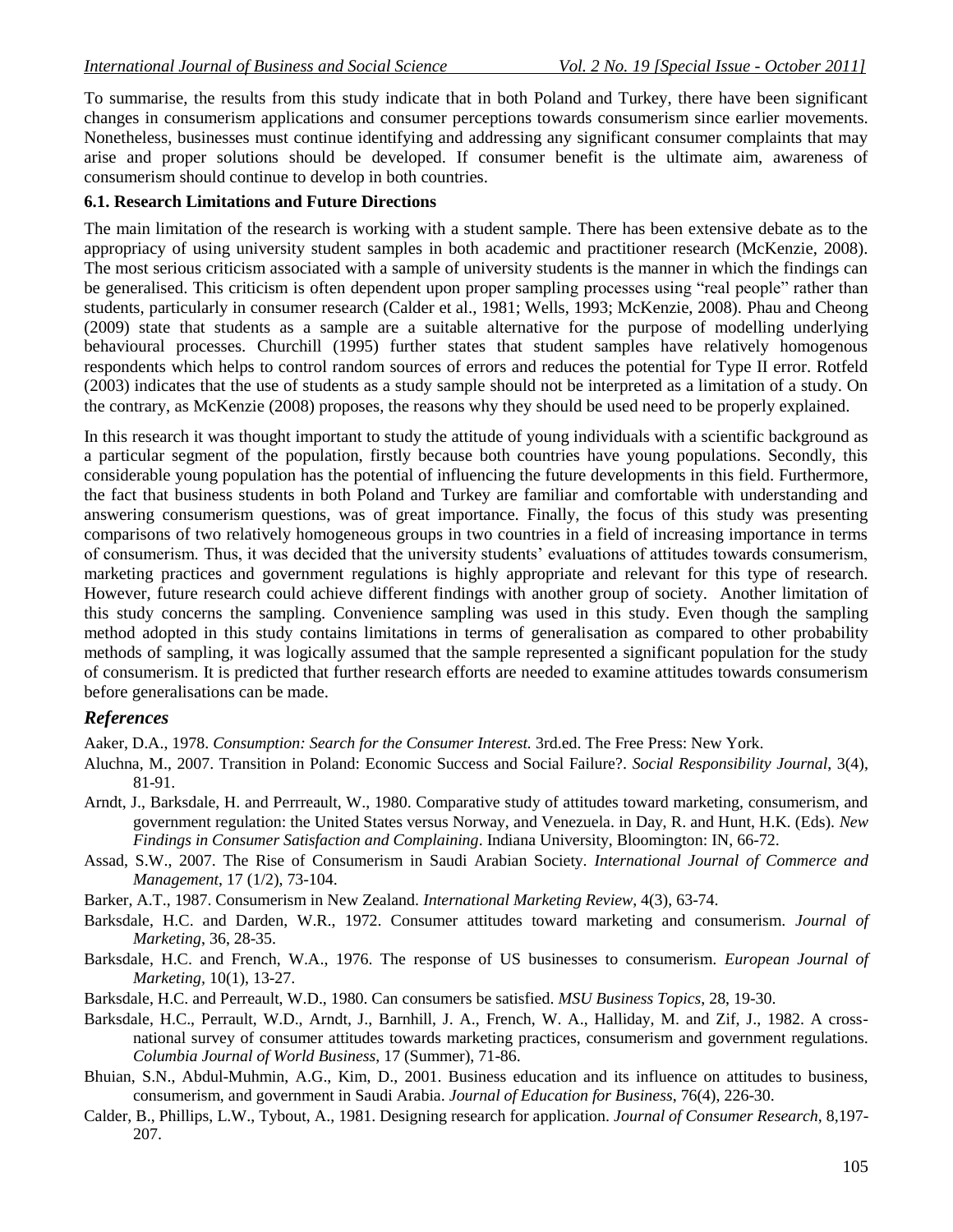- Chan, E., Yau, and O., Chan, R., 1990. Consumer sentiment in Australia: A replication and cross-national comparison. *European Journal of Marketing*, 24(10), 44-59.
- Churchill, G.A. Jr., 1995. *Marketing Research Methodological Foundation*, Forth Worth: TX: The Dryden Press.
- Darley, W.K., and Johnson, D.M., 1993. Cross-national comparison of consumer attitudes toward consumerism in four developing countries. *Journal of Consumer Affairs*, 27(1), 37-54.
- Deloitte. *Global Powers of Retailing 2005* [online]. Deloitte January 2005.Available from: http://www.deloitte.com/dtt/cda/doc/content/US\_CB\_GlobalPowers2005.pdf, [Accessed 10 October 2010].
- Douglas, S.P. and Craig, C.S., 1983. *International Marketing Research.* Englewood Cliffs: NJ: Prentice-Hall.
- French, W.A., Barksdale, H.C. and Perreault, W.D., 1982. Consumer attitudes towards marketing in England and the United States. *European Journal of Marketing*, 16 (6), 20-30.
- Hilger, M. and Dahringer, L.D., 1982. Alienation and market system development. *Economic and Political Weekly*, 17 (9), 5-12.
- Kaynak E. and Wikström S., 1985. Methodological framework for a cross national comparison of consumerism issues in multiple environments. *European Journal of Marketing,* 19 (1), 31-47.
- Kaynak, E., 1985. Some thoughts on consumerism in developed and less developed countries. *International Marketing Review*, 2 (Summer), 15-30.
- Kaynak, E., 1986. *Marketing and Economic Development*, New York: Preager Publications.
- Klein, G.D., 1982. Development of a cross-cultural instrument to measure the attitudes of consumers and business people toward consumerism. *Journal of Marketing and Public Policy*, 1, 123-37.
- Kotler, P., 2000. *Marketing Management*, New York : Prentice-Hall.
- Kroll, R. J., and Stampfl, R. W., 1986. Orientations toward consumerism: A test of a two-dimensional theory. *The Journal of Consumer Affairs*, 20 (2), 214-230.
- Lysonski, S., and Zotos, G., 1989. Consumer sentiment: New Zealand versus England, USA and Greece. *New Zealand Journal of Business*, 27 (4), 8-14.
- Lyonski, S., Durvasula, S., Watson, J., 2003. Should marketing managers be concerned about attitudes towards marketing and consumerism in New Zealand? A longitudinal view. *European Journal of Marketing*, 37 (3/4), 385-406.
- McKenzie, B., 2008. University business students" perceptions of retail shopping behaviour: A Canadian and Estonian comparative study. *Baltic Journal of Management*, 3 (1), 105-118.
- Nowak, B., 2010. *Consumerism in Poland* [online]. Case Study. *Making the History of 1989*. Available from: http://chnm.gmu.edu/1989/exhibits/consumerism-in-poland/essay [Accessed 8 October 2010].
- Phau, I., and Cheong, E., 2009. Young consumers" evaluations of diffusion brands. *Young Consumers*, 10 (3), 210-224.
- Rotfeld, H.J., 2003. Convenient abusive research. *Journal of Consumer Affairs*, 37, 191-4.
- Straver, W., 1977. The international consumerist movement: Theory and practical implications for marketing strategy. *European Journal of Marketing,* 11, 93-117.
- Thorelli, H.B., 1981. Consumer policy for the third world. *Journal of Consumer Policy*, 3, 197-211.
- Uray, N., and Menguc, B., 1996. Testing the cross-cultural generalizability of the scale of consumer attitudes toward marketing and consumerism. *Journal of International Consumer Marketing*, 9 (2), 65-93.
- Varadarajan, P.R. and Thirunarayana, P.N., 1990. Consumers" attitudes towards marketing practices, consumerism and government regulations: Cross-national perspective. *European Journal of Marketing*, 24 (6), 6-24.
- Varadarajan, P.R., Bharadwaj, S.G. and Thirunarayana, P.N., 1994. Executives" attitudes toward consumerism and marketing: An exploration of theoretical and empirical linkages in an industrializing country. *Journal of Business Research,* 29, 83-100.
- Wee, C.H. and Chan, M., 1989. Consumer sentiment towards marketing in Hong Kong. *European Journal of Marketing*, 23(4), 25-39.
- Wells, W.D., 1993. Discovery-oriented consumer research. *Journal of Consumer Research*, 19, 489-504.
- World Bank, *Gross national income per capita 2009, Atlas method and PPP*, [online]. Available from: <http://siteresources.worldbank.org/DATASTATISTICS/Resources/GNIPC.pdf> [Accessed 8 October 2010]
- *WorldFactbook* (2010), Washington, DC: Central Intelligence Agency.

[www.uokik.gov.pl,](http://www.uokik.gov.pl/) [Accessed 2 November 2010].

[www.uokik.gov.pl/en/consumerprotection,](http://www.uokik.gov.pl/en/consumerprotection) [Accessed 2 November 2010].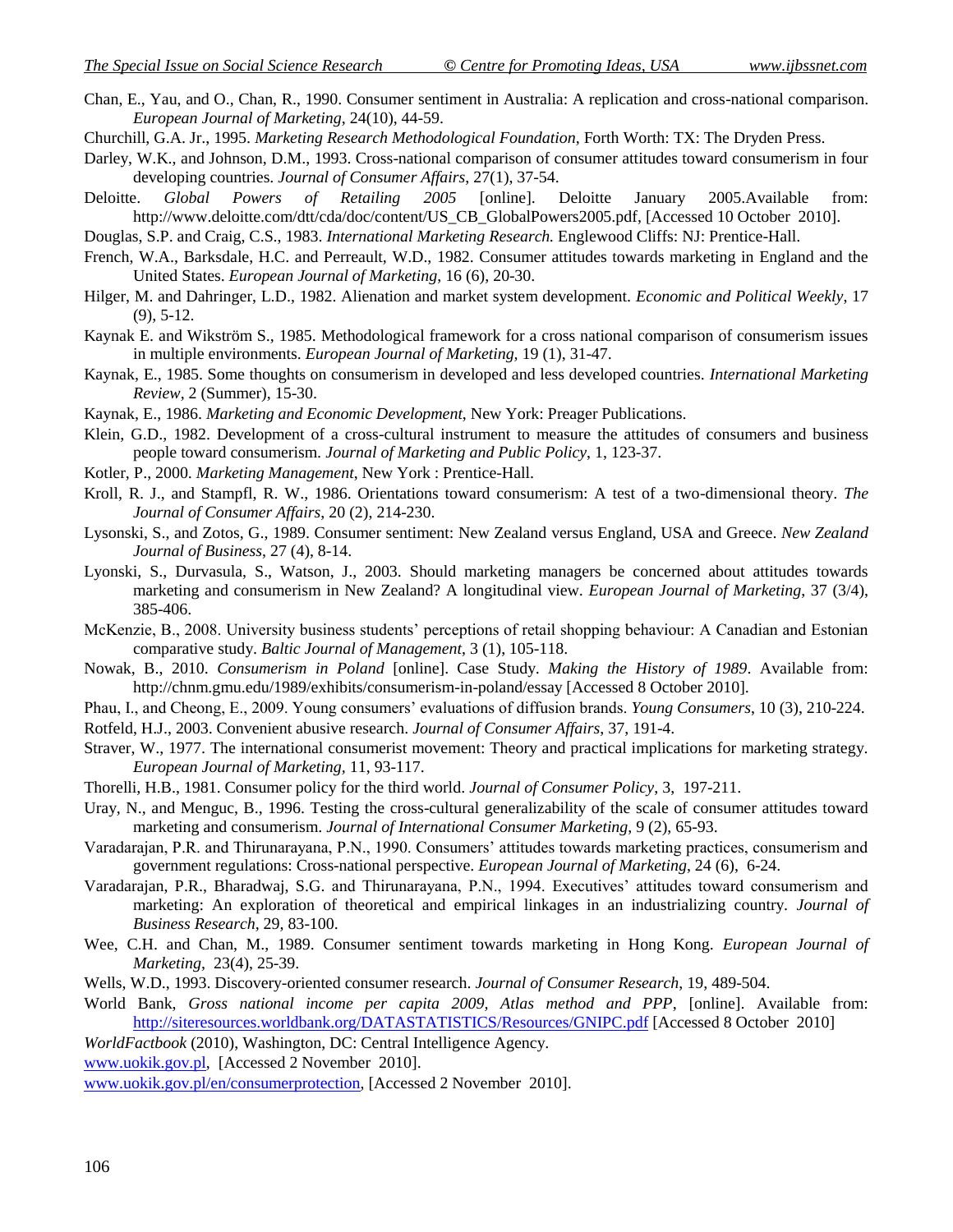|                                                |                                      | of Variances | <b>Levene's Test</b><br>for Equality |          | t-test for Equality of Means |                  |                                      |                                               |
|------------------------------------------------|--------------------------------------|--------------|--------------------------------------|----------|------------------------------|------------------|--------------------------------------|-----------------------------------------------|
| <b>Variables</b>                               |                                      | F            | Sig.                                 | t        | df                           | Sig.<br>(2tailed | <b>Mean</b><br><b>Differen</b><br>ce | Std.<br><b>Error</b><br><b>Differenc</b><br>e |
| <b>Business Philosophy</b>                     | Equal<br>variances<br>assumed        | 0.002        | 0.963                                | 5.890    | 217                          | 0.000            | 0.37707                              | 0.06401                                       |
|                                                | Equal<br>variances<br>not<br>assumed |              |                                      | 5.874    | 210.228                      | 0.000            | 0.37707                              | 0.06420                                       |
| <b>Product Quality</b>                         | Equal<br>variances<br>assumed        | 3.325        | 0.070                                | 0.076    | 217                          | 0.939            | 0.00448                              | 0.05886                                       |
|                                                | Equal<br>variances<br>not<br>assumed |              |                                      | 0.077    | 216.995                      | 0.939            | 0.00448                              | 0.05833                                       |
| Advertising                                    | variances<br>Equal<br>assumed        | 0.576        | 0.449                                | 6.413    | 217                          | 0.000            | 0.46526                              | 0.07255                                       |
|                                                | Equal<br>variances<br>not<br>assumed |              |                                      | 6.393    | 209.838                      | 0.000            | 0.46526                              | 0.07278                                       |
| $\&$<br>Price<br>Price<br>Control              | Equal<br>variances<br>assumed        | 0.617        | 0.433                                | 3.090    | 217                          | 0.002            | 0.27230                              | 0.08813                                       |
|                                                | Equal<br>variances<br>not<br>assumed |              |                                      | 2.992    | 160.929                      | 0.003            | 0.27230                              | 0.09102                                       |
| Marketing<br>Other<br><b>Activities</b>        | variances<br>Equal<br>assumed        | 0.494        | 0.483                                | 6.345    | 217                          | 0.000            | 0.36626                              | 0.05773                                       |
|                                                | Equal<br>variances<br>not<br>assumed |              |                                      | 6.266    | 197.171                      | 0.000            | 0.36626                              | 0.05845                                       |
| <b>Consumer Problems</b><br>& Responsibilities | Equal<br>variances<br>assumed        | 0.927        | 0.337                                | $-1.152$ | 217                          | 0.250            | $-0.06748$                           | 0.05855                                       |
|                                                | variances<br>Equal<br>not<br>assumed |              |                                      | $-1.156$ | 215.124                      | 0.249            | $-0.06748$                           | 0.05838                                       |
| Consumerism                                    | Equal<br>variances<br>assumed        | 1.044        | 0.308                                | 4.558    | 217                          | 0.000            | 0.25168                              | 0.05521                                       |
|                                                | variances<br>Equal<br>not<br>assumed |              |                                      | 4.493    | 194.103                      | 0.000            | 0.25168                              | 0.05601                                       |
| Government<br>Regulations                      | Equal<br>variances<br>assumed        | 0.219        | 0.640                                | 2.573    | 217                          | 0.011            | 0.20217                              | 0.07858                                       |
|                                                | Equal<br>variances<br>not<br>assumed |              |                                      | 2.575    | 213.581                      | 0.011            | 0.20217                              | 0.07852                                       |

# **Table 1. Levene's Test for Equality of Variances**

# **Table 2. Attitudes towards Business Philosophy**

|                                                                                                            | <b>Turkey</b> |              | Poland      |           |
|------------------------------------------------------------------------------------------------------------|---------------|--------------|-------------|-----------|
| <b>Statements</b>                                                                                          | <b>Mean</b>   | Std.<br>Dev. | <b>Mean</b> | Std. Dev. |
| Most manufacturers operate on the philosophy<br>that the<br>consumer is always right                       | 3.66          | 0.975        | 3.22        | 0.981     |
| shirk their responsibility<br>Manufacturers seldom<br>the<br>to<br>consumers                               | 3.50          | 0.816        | 3.04        | 0.730     |
| Despite what is frequently said, "Let the buyer beware" is the<br>guiding philosophy of most manufacturers | 3.48          | 0.915        | 3.13        | 0.753     |
| Competition ensures that consumers pay a fair price for<br>products                                        | 3.65          | 1.101        | 3.30        | 1.003     |
| Most manufacturers are more interested in making profits than<br>in serving consumers                      | 4.02          | 1.025        | 4.16        | 3.168     |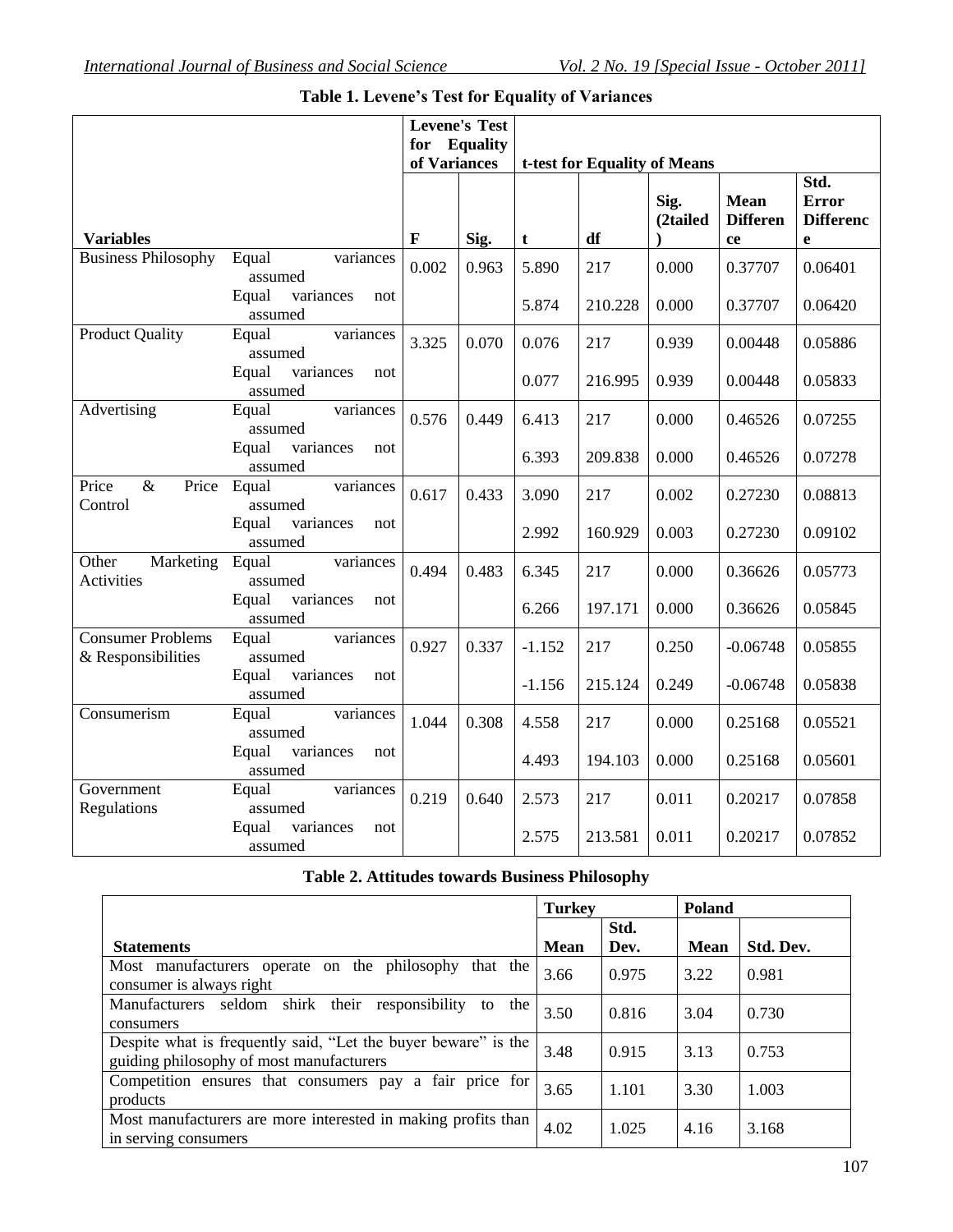|                                                                                                                   | <b>Turkey</b> |           | <b>Poland</b> |           |
|-------------------------------------------------------------------------------------------------------------------|---------------|-----------|---------------|-----------|
| <b>Statements</b>                                                                                                 | <b>Mean</b>   | Std. Dev. | <b>Mean</b>   | Std. Dev. |
| In general, manufacturers make an effort to design<br>products to fit the needs of consumers                      | 3.98          | 0.765     | 3.63          | 0.855     |
| From the consumer's point of view, style changes are<br>not as important as improvements in product quality       | 2.91          | 1.091     | 3.26          | 1.014     |
| Manufacturers do not deliberately design products<br>which will wear out as quickly as possible                   | 3.19          | 1.050     | 3.25          | 0.763     |
| Over the past several years, the quality of most products<br>has not improved                                     | 2.78          | 1.084     | 2.87          | 1.166     |
| The wide variety of competing products and brands<br>makes intelligent buying decisions more difficult to<br>make | 4.03          | 0.870     | 3.47          | 0.898     |
| For most types of products, the differences among<br>competing brands are insignificant and unimportant           | 2.46          | 1.126     | 2.84          | 0.952     |

# **Table 3. Attitudes towards Product Quality**

# **Table 4. Attitudes towards Advertising**

|                                                                                                                                            | <b>Turkey</b> |           | Poland      |           |
|--------------------------------------------------------------------------------------------------------------------------------------------|---------------|-----------|-------------|-----------|
| <b>Statements</b>                                                                                                                          | <b>Mean</b>   | Std. Dev. | <b>Mean</b> | Std. Dev. |
| Generally, advertised products are more dependable<br>than unadvertised ones                                                               | 3.80          | 1.100     | 3.32        | 0.987     |
| Manufacturers' advertisements are reliable sources of<br>information about the quality and performance of $\vert 3.63 \rangle$<br>products |               | 0.979     | 3.07        | 1.110     |
| Most product advertising is believable                                                                                                     | 3.44          | 0.986     | 2.90        | 1.010     |
| Manufacturers' advertisements usually present a true<br>picture of the products advertised                                                 | 3.25          | 0.964     | 2.54        | 1.012     |

# **Table 5. Attitudes towards Price and Price Control**

|                                                                                                                           | <b>Turkey</b> |           | <b>Poland</b> |           |
|---------------------------------------------------------------------------------------------------------------------------|---------------|-----------|---------------|-----------|
| <b>Statements</b>                                                                                                         | <b>Mean</b>   | Std. Dev. | <b>Mean</b>   | Std. Dev. |
| High prices of consumer goods are caused primarily by<br>wholesale and retail middlemen taking excessive profits          | 3.66          | 0.948     | 3.26          | 0.843     |
| Considering the wage rates and income levels today, most<br>consumer products are priced fairly                           | 3.05          | 1.121     | 3.09          | 0.857     |
| Government price control is the most effective way of<br>keeping the prices of consumer products at a reasonable<br>level | 3.63          | 1.055     | 2.83          | 1.144     |

#### **Table 6. Attitudes towards Other Marketing Activities**

|                                                                                                                    | <b>Turkey</b> |           | <b>Poland</b> |           |
|--------------------------------------------------------------------------------------------------------------------|---------------|-----------|---------------|-----------|
| <b>Statements</b>                                                                                                  | <b>Mean</b>   | Std. Dev. | <b>Mean</b>   | Std. Dev. |
| Generally speaking, the products required by the average<br>family are easily available from convenient locations. | 3.83          | 0.780     | 3.32          | 0.822     |
| In general, the quality of repair and maintenance service<br>provided by manufacturers and dealers is improving.   | 3.81          | 0.830     | 3.39          | 0.846     |
| The games and contests that manufacturers sponsor to<br>encourage people to buy their products are dishonest       | 3.39          | 1.082     | 3.14          | 0.955     |
| Generally, product guarantees are backed up by the<br>manufacturers who make them                                  | 3.88          | 0.832     | 3.17          | 0.845     |
| Overall, the (name of the country) marketing system<br>operates more efficiently than those of other countries     | 2.97          | 0.928     | 3.03          | 0.884     |